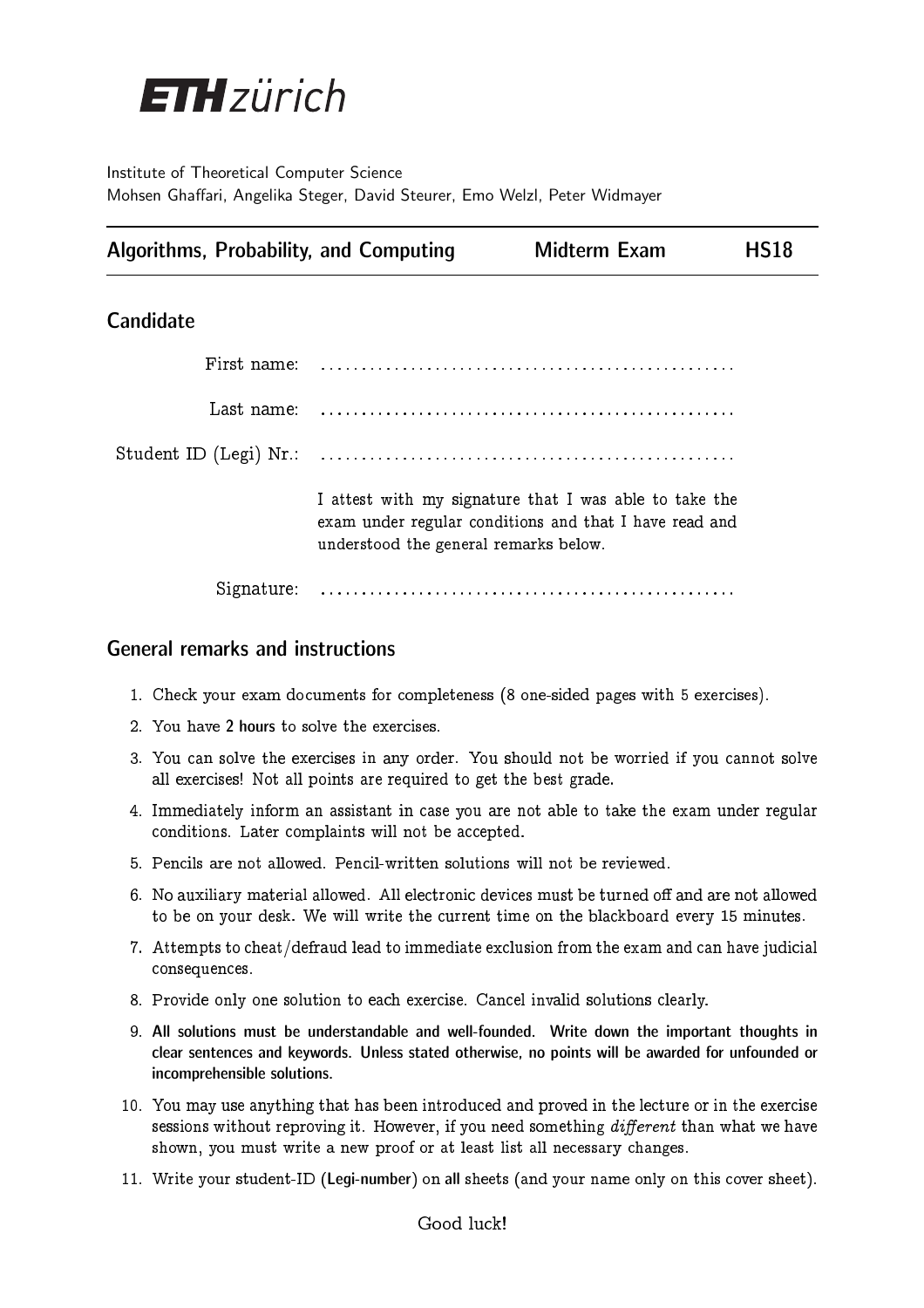|                | achieved points $(\text{maximum})$ reviewer's signature |  |
|----------------|---------------------------------------------------------|--|
|                | 15                                                      |  |
| $\overline{2}$ | 8                                                       |  |
| 3              | $\left(12\right)$                                       |  |
|                | (10                                                     |  |
| 5              | (15                                                     |  |
|                |                                                         |  |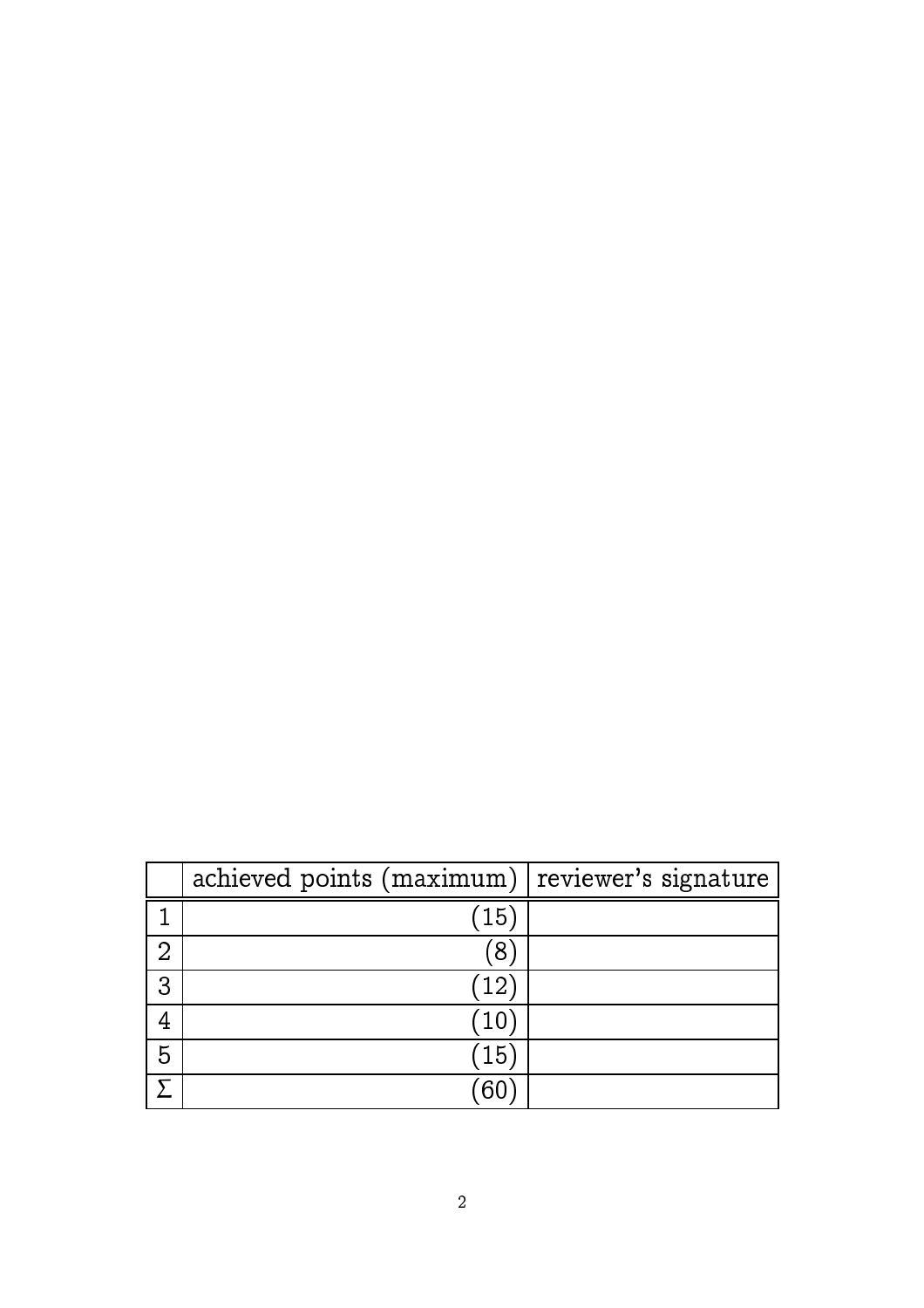# Exercise 1: Five Short Questions (15 points)

No justification is required. Only give final exact answers. (There are no negative points for wrong answers.)

(a) (3 points) The node 13 has been inserted into a treap, and the resulting treap is shown below. How many rotations were performed during the insertion of node 13?



(b) (3 points) Consider the process of inserting the keys  $\{1, 2, ..., n\}$  into an empty treap in the order given by the sequence  $\langle 1, 2, \ldots, n \rangle$ . What is the probability that the rank of the root changes in every step in this process?

Answer: . . . . . . . . . . . . . . . . . . . . . . . . . . . . . . . . . . . . . . . . . . . . . . . . . . . . . . . . . . . . . . . . . . . . . . . . . 

(
) (3 points) Let G be a weighted graph with m edges. In the ourse, you have seen a randomized algorithm that omputes a minimum spanning tree in time  $\mathcal{O}(m)$  in expectation, which we called RANDOMIZED MINIMUM SPANNING TREE Algorithm. What is the probability that this algorithm returns a minimum spanning tree for G?

Answer: . . . . . . . . . . . . . . . . . . . . . . . . . . . . . . . . . . . . . . . . . . . . . . . . . . . . . . . . . . . . . . . . . . . . . . . . .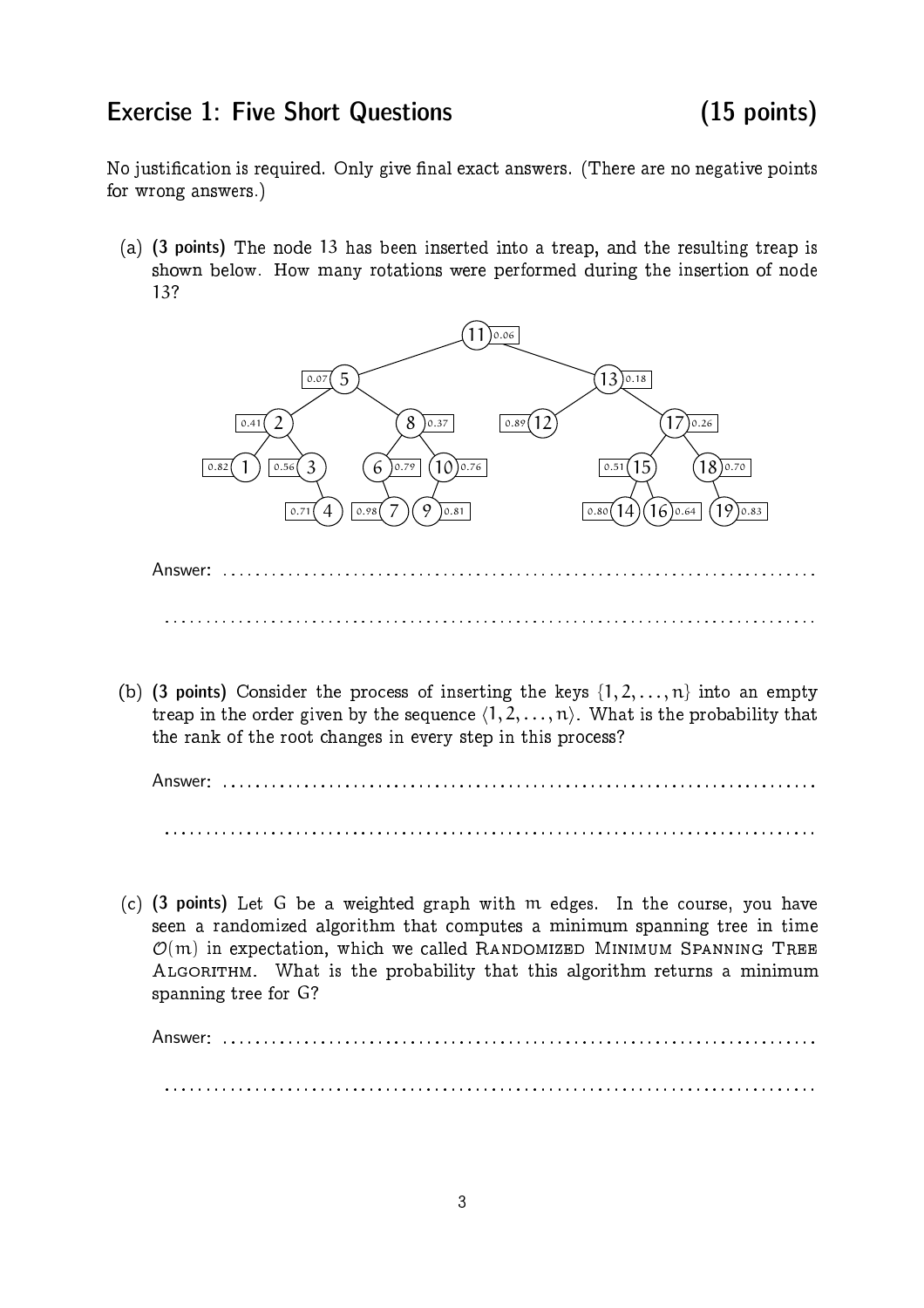(d) (3 points) Assume that S is a set of 9 distinct segments in the plane that are noncrossing, i.e., whose relative interiors are disjoint. Let  $P(S)$  be the set of endpoints of the segments in S. What is the minimum and maximum possible size of  $P(S)$ ?

Answer: . . . . . . . . . . . . . . . . . . . . . . . . . . . . . . . . . . . . . . . . . . . . . . . . . . . . . . . . . . . . . . . . . . . . . . . . .

. . . . . . . . . . . . . . . . . . . . . . . . . . . . . . . . . . . . . . . . . . . . . . . . . . . . . . . . . . . . . . . . . . . . . . . . . . . . . . . .

(e) (3 points) Consider a polyhedron of the form  $C := \{x \in \mathbb{R}^n | Ax \leq 0\}, A \in \mathbb{R}^{m \times n}$ . What are the possible basic feasible solution(s)?

Answer: . . . . . . . . . . . . . . . . . . . . . . . . . . . . . . . . . . . . . . . . . . . . . . . . . . . . . . . . . . . . . . . . . . . . . . . . .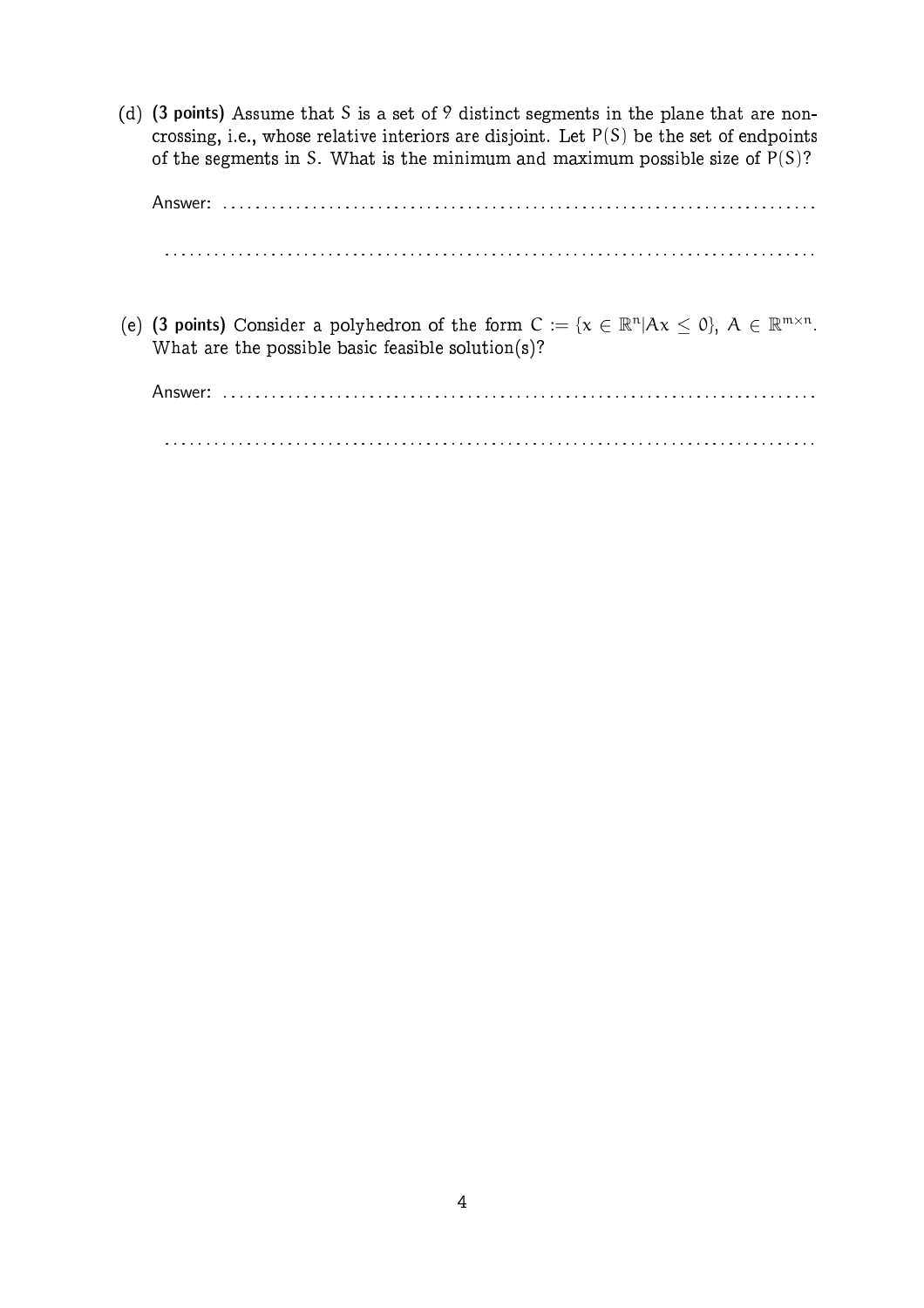# Exercise 2: Minimum Cut (8 points)

<span id="page-4-0"></span>Let G be a multigraph. Assume that in the algorithm  $\text{BasICMINCUT}(G)$ , in each round instead of ontra
ting a random edge, we hoose two nodes uniformly at random and merge them (see Figure [1\)](#page-4-0) until the remaining graph has two nodes. Prove that for any positive integer n, there exists an n-node multigraph for whi
h the algorithm returns a minimum cut with an exponentially small probability, i.e.,  $\mathcal{O}(\frac{1}{\mathfrak{c}^n})$  for some constant  $c > 1$ .



Figure 1: Merging nodes  $v$  and  $u$  into  $w$ . (Notice that merging is the same as contraction if the two nodes share an edge.)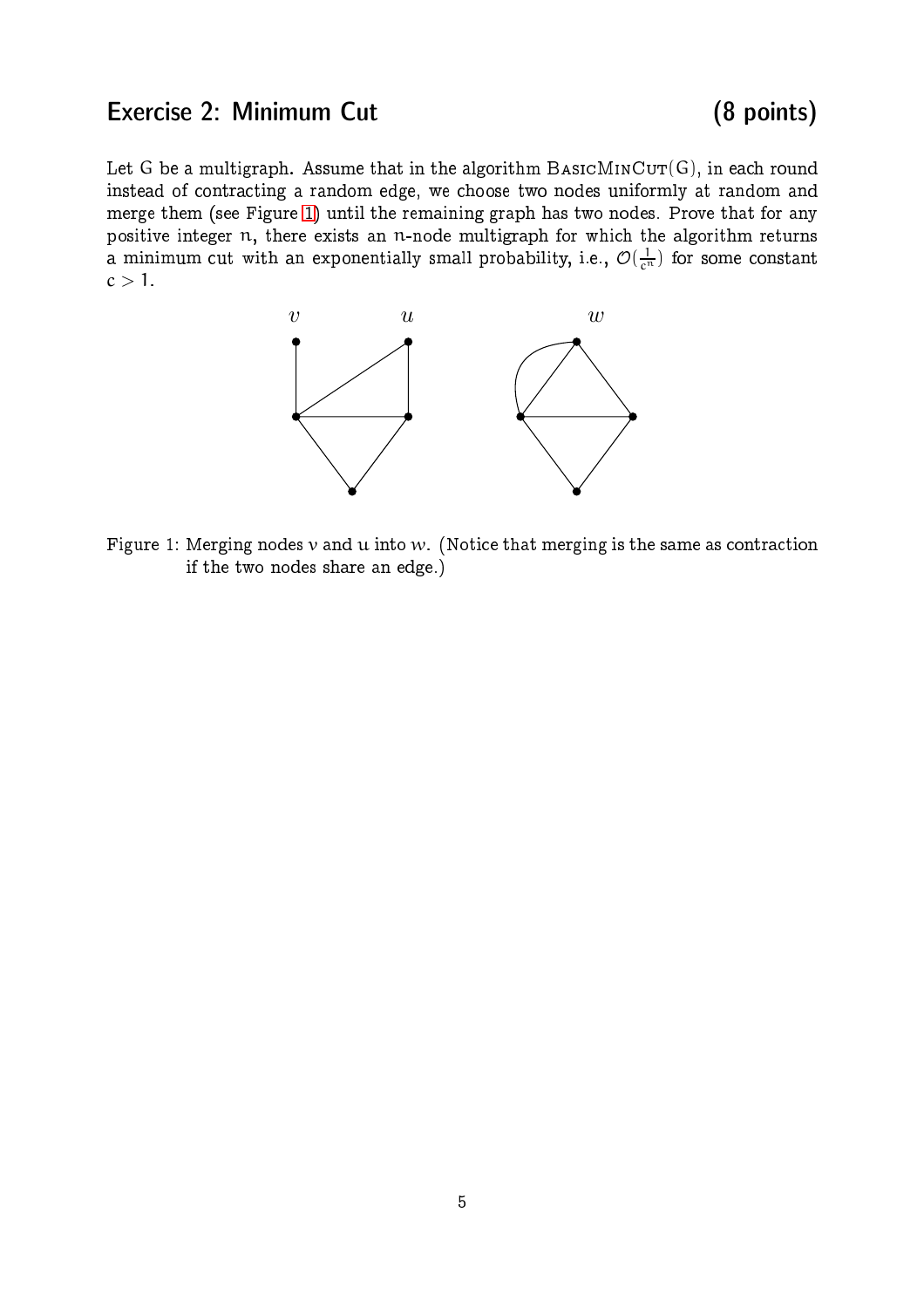# Exercise 3: Random Search Trees (12 points)

(a) (7 points) Assume that for  $n > 2$ ,

$$
\alpha_n = \frac{2}{n(n+1)}\sum_{j=2}^n (j\alpha_{j-1} + j)
$$

and  $a_1 = 0$ . Prove that  $a_n = 2H_{n+1} - 3$  for  $n \ge 3$ .

(b) (5 points) Recall that for a given set S of  $n \in N_0$  distinct real numbers, we defined random sear
h trees re
ursively as follows



Assume that instead of choosing key x uniformly at random (i.e.,  $x \in_{u.a.r.} S$ ), we choose  $x \in S$  with probability  $x/(\sum_{y \in S} y)$ .

For set  $S = \{1, \dots, n\}$ , find a recurrence formula for the expected depth of the smallest key. (You do not need to solve the recurrence.)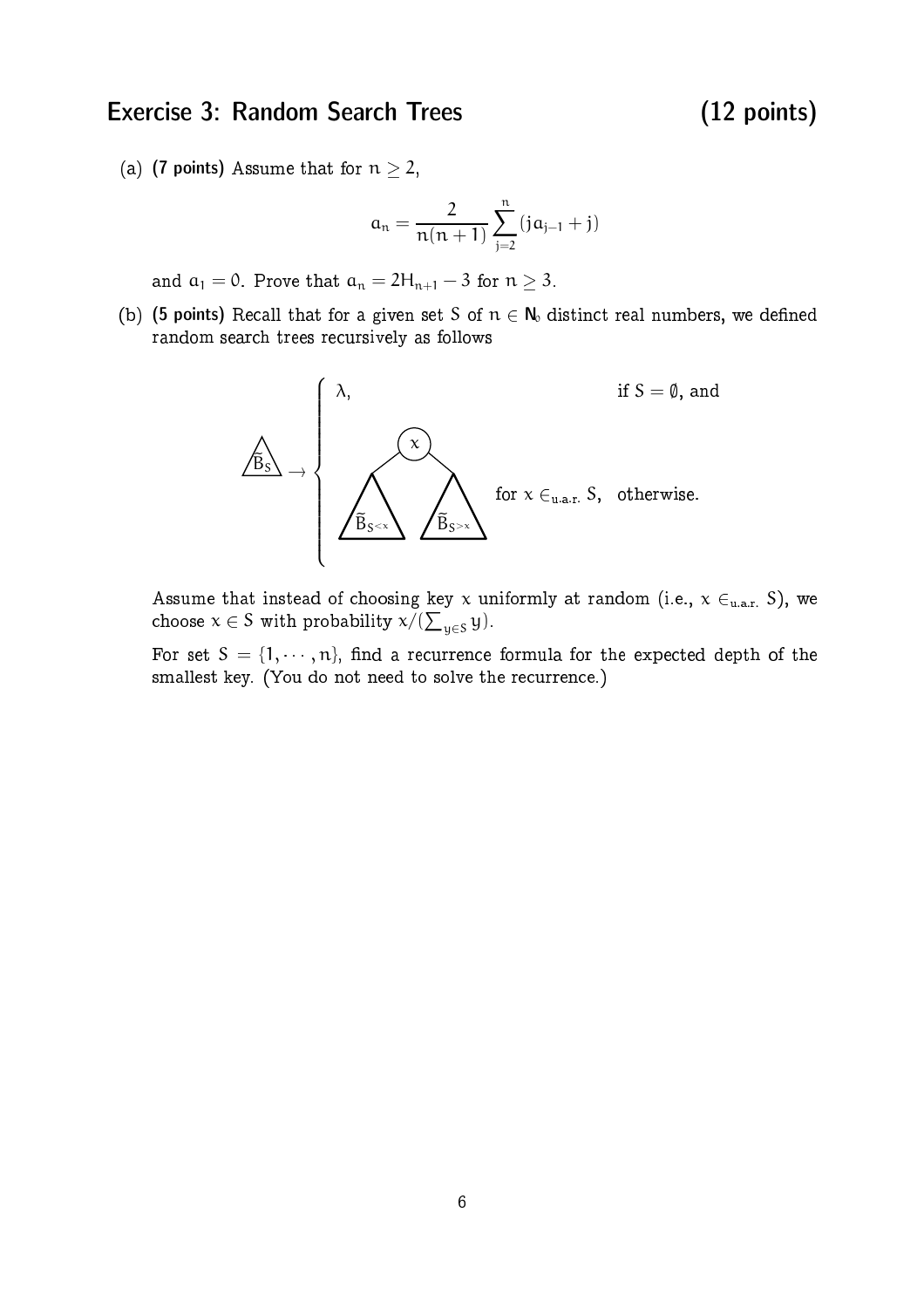## Exercise 4: Point Location (10 points)

We are given a set P of  $\bm{{\mathsf n}}$  points in  $\mathbb{R}^3$ . We define the  $\textit{perimeter}$   $\textit{d}({\mathsf{p}}_1,{\mathsf{p}}_2,{\mathsf{p}}_3)$  between three points  $p_1, p_2, p_3$  to be the sum of the distances between each pair of them, i.e.,

$$
d(p_1, p_2, p_3) := ||p_1 - p_2|| + ||p_2 - p_3|| + ||p_1 - p_3||.
$$

Furthermore, assume that no two triples from P have the same perimeter.

We add the points of P in random order to a set  $Q$  (which is initially empty). For  $\mathfrak{i}=3,\ldots,\mathfrak{n}$  let  $\{\mathfrak{p}_{\mathfrak{i}}^{(1)}\}$  $\binom{11}{}$ ,  $p_i^{(2)}$  $\binom{2}{i}, p_i^{(3)}$  $\binom{[3]}{i}$  denote the point triple in Q of minimal perimeter, after the i-th insertion of a point, i.e.,

$$
d(\boldsymbol{\mathcal{p}}_i^{(1)}, \boldsymbol{\mathcal{p}}_i^{(2)}, \boldsymbol{\mathcal{p}}_i^{(3)}) = \min_{\{\mathfrak{p}_1, \mathfrak{p}_2, \mathfrak{p}_3\} \in \binom{Q}{3}} d(\mathfrak{p}_1, \mathfrak{p}_2, \mathfrak{p}_3).
$$

(For  $|Q| < 3$  the triple of minimal perimeter is not defined.)

Compute the expected number of distinct point triples with minimal perimeter that appear during the process. In other words, what is  $\mathsf{E}[\lvert \{\mathsf{p_i^{(1)}}\} \rvert]$  $\binom{11}{}$ ,  $p_i^{(2)}$  $\mathfrak{p}_i^{(2)}$ ,  $\mathfrak{p}_i^{(3)}$  $\{S_i^{(3)}\}$ :  $i = 3, ..., n$ ||] ?